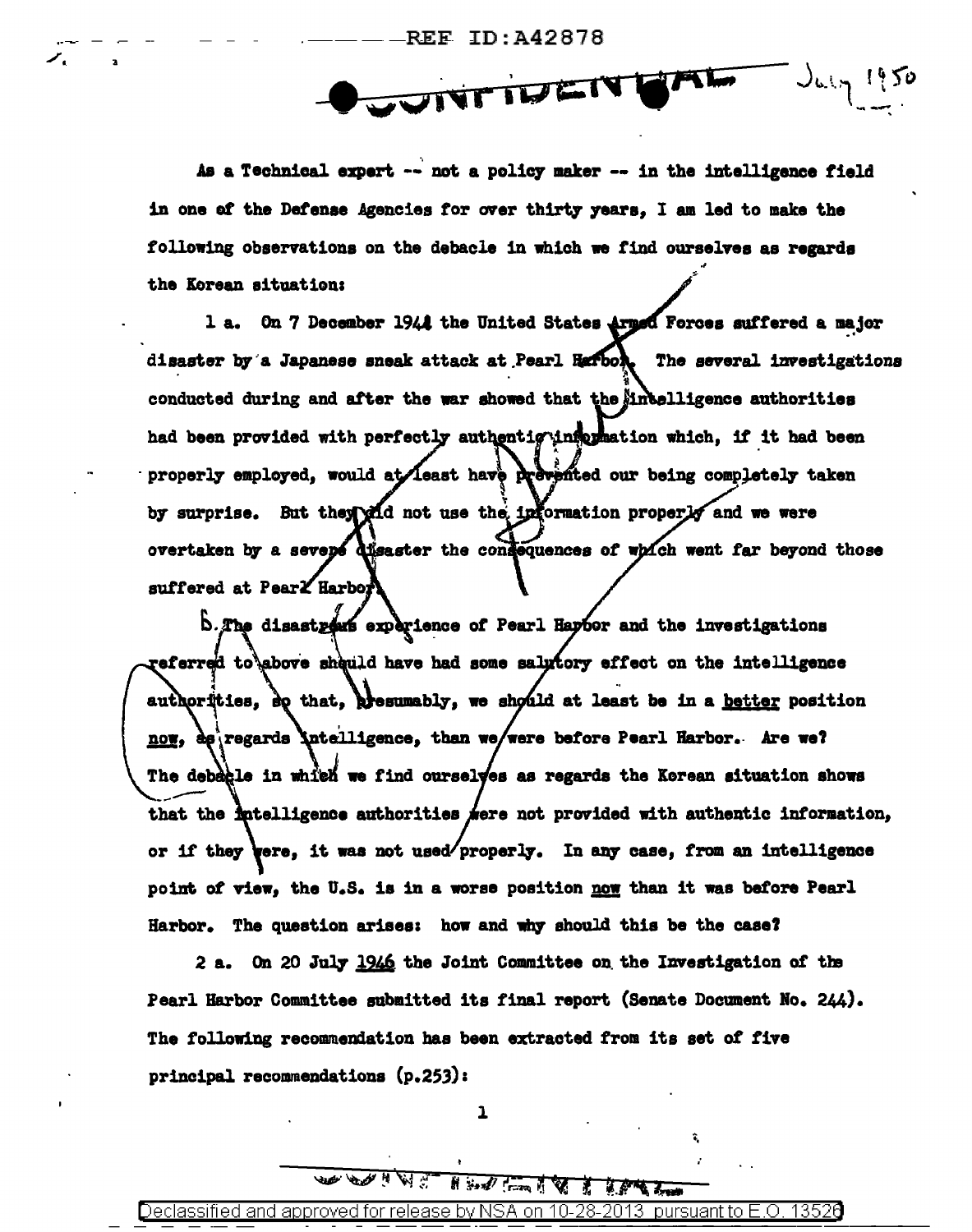CONFIDENTIAL

"That there be a complete integration of Army and Navy intelligence agencies in order to avoid the pitfalls of divided responsibility which experience has made so abundantly apparent; that upon effecting a unified intelligence, officers be selected for intelligence work who possess the background, penchant, and capacity for such work; and that they be maintained in the work for an extended period of time in order that they may become steeped in the ramifications and refinements of their field and employ this reservoir of knowledge in evaluating material Efficient intelligence services are just as received ... essential in time of peace as in war, and this branch of our armed services must always be accorded the important role which it deserves."  $\sqrt{M}$  emphasis  $\overline{f}$ 

b. The following is the introductory statement to the series of 25 recommendations concerning "supervisory, administrative, and organizational deficiencies in our military and naval establishments revealed by the Pearl Harbor investigation<sup>®</sup>  $(p, 253)$ :

"The Committee has been intrigued throughout the Pearl Harbor proceedings by one enigmatical and paramount question: Why, with some of the finest intelligence available in our history. Why was it possible for a Pearl Harbor to occur? / Committee's emphasis  $\mathbb Z$  ... Fundamentally, these considerations reflect supervisory, administrative, and organizational deficiencies which existed in our Military and Naval establishments in the days before Pearl Harbor .... We desire, however, to submit these principles for the consideration of our Army and Navy establishments in the earnest hope that something constructive may be accomplished that will aid our national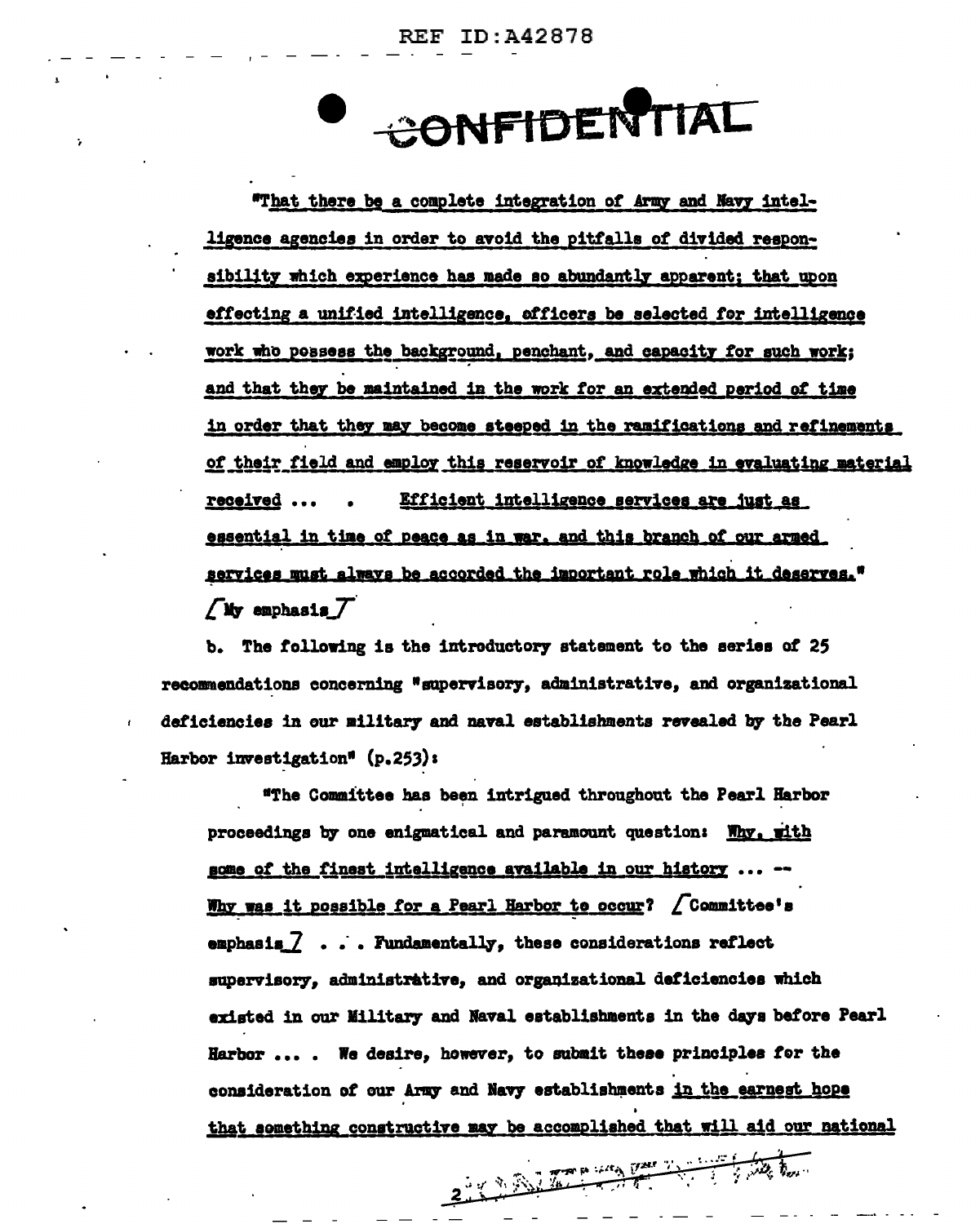NFIDENTI

defense and preclude a repetition of the disaster of December 7, 1941 /My emphasis 7

c. The following are two of the set of 25 recommendations referred to in Par. b above:

> "1. Operational and intelligence work requires centralization of authority and clear-cut allocation of responsibility." (p.254)

"8. The coordination and proper evaluation of intelligence in times of stress must be insured by continuity of service and centralization of responsibility in competent officials... Nevertheless, there is substantial basis, from a review of the Pearl Harbor investigation in its entirety, to conclude that the system of handling intelligence was seriously at fault and that the security of the Nation can be insured only through continuity of service and centralization of responsibility in those charged with handling intelligence".  $\frac{f}{f}$ ////  $\frac{f}{f}$  My emphasis  $\frac{f}{f}$  (p.257)

3 a. Exactly four years have passed since the Joint Committee submitted its repert. In calling attention to the supervisory, administrative, and organizational deficiencies in our military and naval establishments, the Committee noted in its introductory statement that "It is recognised that many of the deficiencies revealed by our investigation may very probably have already been corrected as a result of the experiences of the war." Have they all been corrected? By no means -- not even the most important ones. Has the Joint Committee's "earnest hope that something constructive may be accomplished that will aid our national defense and preclude a repetition of the disaster of December 7, 1941" been realized". The Korean debacle speaks for itself. Nothing constructive in the field of intelligence was accomplished.<br>  $\overrightarrow{3}$  and  $\overrightarrow{4}$  and  $\overrightarrow{6}$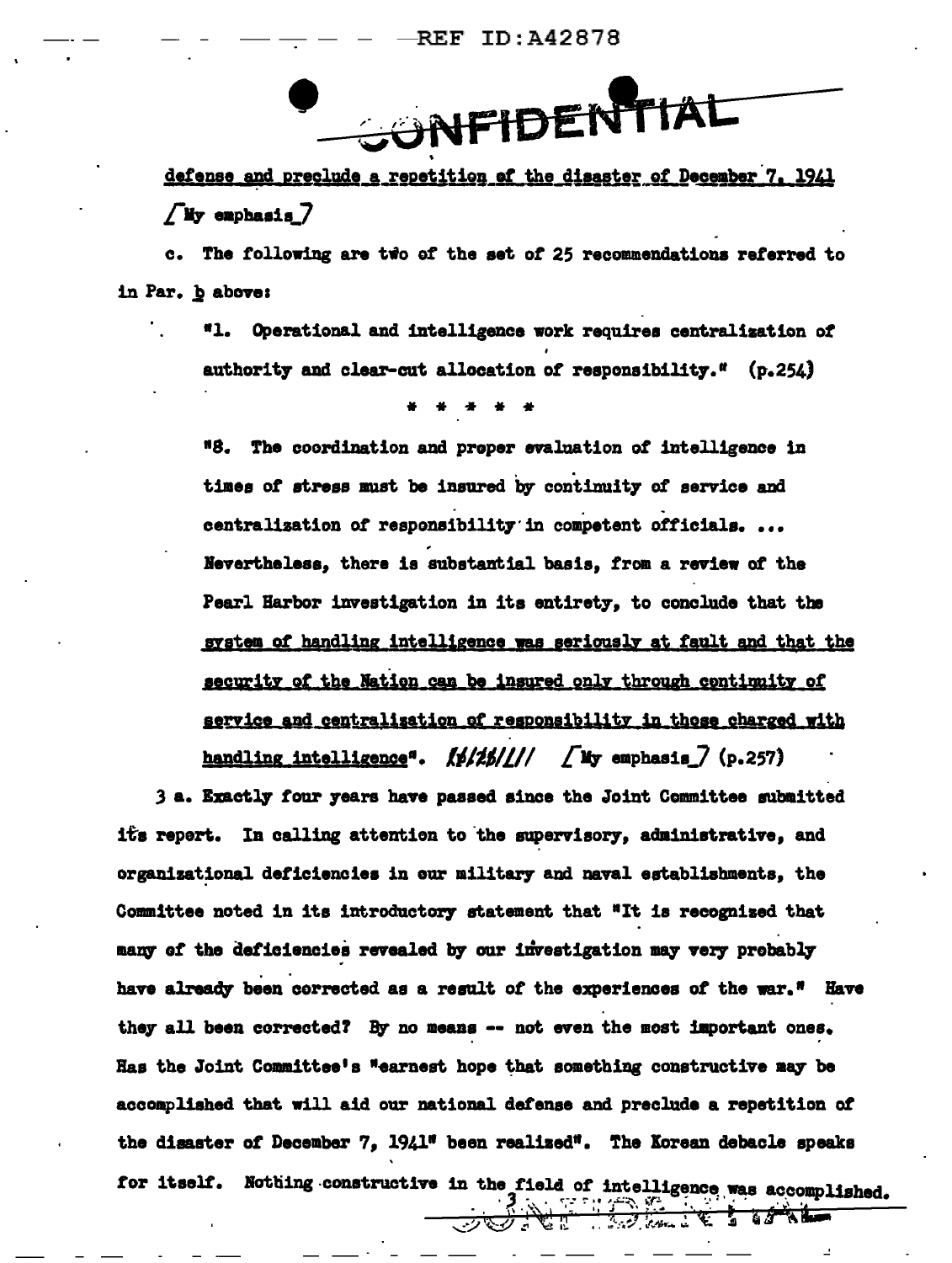**ONFIDENTIAL** 

Consider the following:

b. Do we now have "a complete integration of Army and Navy intelligence agencies in order to avoid the pitfalls of divided responsibility", as recommended by the Joint Committee? Far from it. We now have three such agencies in the Department of Defense instead of two. as was the case before Pearl Harbor: the Air Force, established as a separate Service after Pearl Harbor, also had to have its own intelligence organization. The situation is far worse than before Pearl Harbor in respect to this question of integration of intelligence agencies. Whereas before Pearl Harbor there were for all practical purposes, only two such agencies in the Government as a whole, in the U.S. there are now at least fifteen operating agencies and/or coordinating bodies having something or other to do with intelligence:

- 1) Director of Intelligence U.S. Army
- 2) Director of Intelligence, U. S. Navy
- 3) Director of Intelligence, U. S. Air Force
- A) Dimenserved Joint Intelligence Committee (JCS)
- 5) Intelligence Advisory Committee (Interdepartmental)
- 6) Armed Forces Security Agency (AFSA)
- 7] Armed Forces Security Agency Council (AFSAC)
- 8 Army Security Agency (ASA)
- (9) Navy Security Agency (0P-202)
	- (10) Air Force Security Service (AFSS)
	- (11) Central Intelligence Agency
	- (12) Office of the Special Assistant to the Secretary of State for Research and Intelligence.
	- (13) Director of Intelligence, Atomic Energy Commission
	- (14) Federal Bureau of Investigation
	- (15) United States Communications Intelligence Board.

**Search of Cash, Read (W) 3, Story &**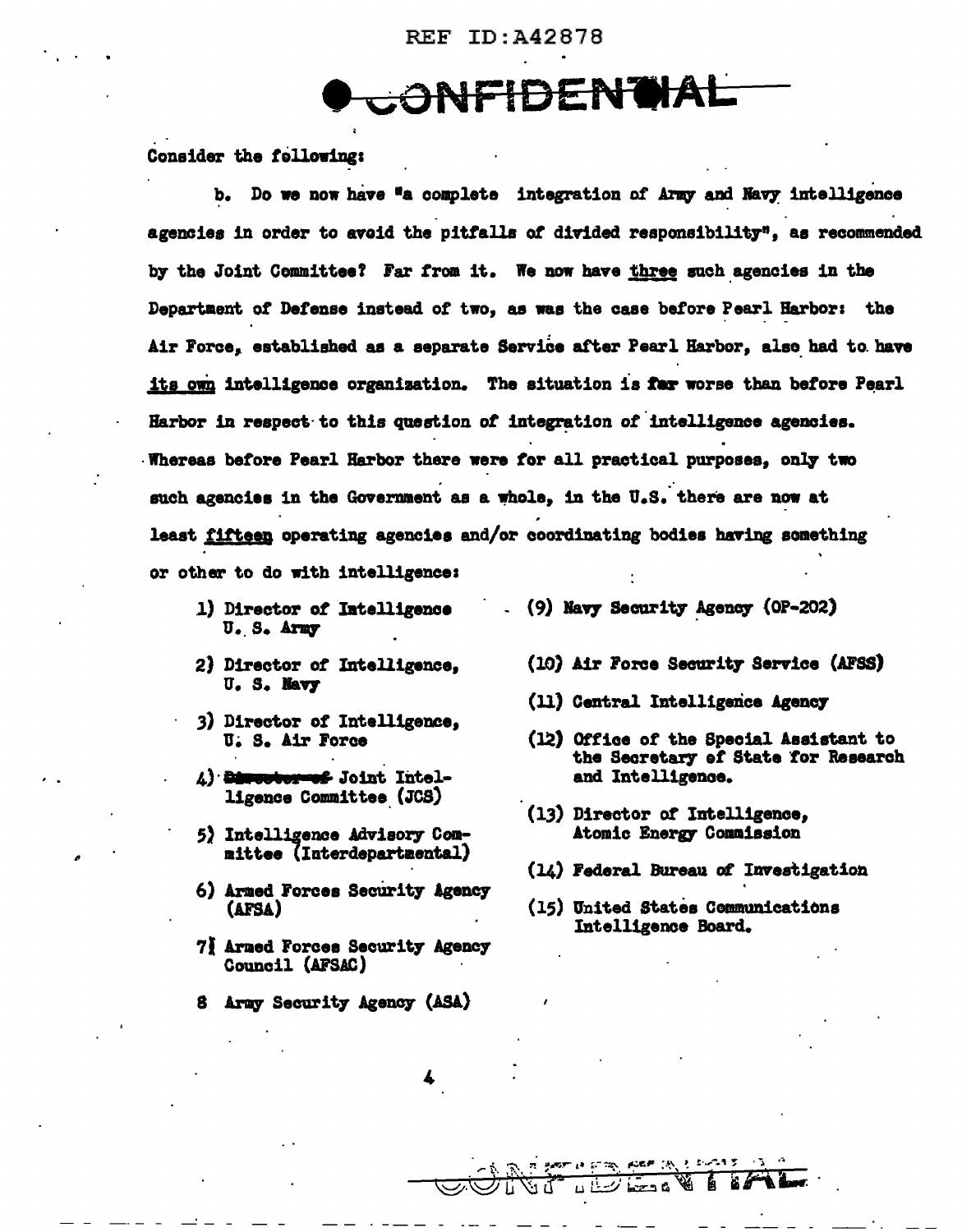WINTIULINTIA

Each of these agencies is constantly and conscientiously striving to maintain its own prestige and preregatives; not only that, but all those engaged in intelligence operations compete with one another for funds, and the funds are quite limited for intelligence. (But there is plenty of money to erect a continental radar fence to give warning, about 30 - 60 minutes, of an air attack on the U.S.)

c. Have the Defense agencies followed the recommendation "that upon effecting a unified intelligence, officers be selected for intelligence work who possess the background, penchant, and capacity for such work"? Far from it. (It would almost seem, in fact, that possession of these traits actually disqualifies an officer for such assignment.) Have the men selected been "maintained in the work for an extended period of time in order that they may become steeped in the ramifications and refinements of their field and employ this reservoir of knowledge in evaluating material received"? Let these facts speak for themselves: Since Pearl Harbor the Army for instance, has had seven Birectors of Intelligence; not a single one of them had a day's working knowledge or actual experience in the field of intelligence before his assignment to the position. In the past five years there have been two Directors of Maval Intelligence; and the Air Force, since its establishment as a separate Service only three years ago, already has its second Director of Intelligence, the first one lasting in office less than one year. The CIA, created in 1940, has its third Director already, and talk about a fourth became current months ago. And who is said to be the selected successor to the present incumbent -- a man well experienced in Intelligence? Not at all. And he is an old and sick man, to boot. In former days there

**Contact of the community of the community of the community of the community of the community of the community of the community of the community of the community of the community of the community of the community of the co**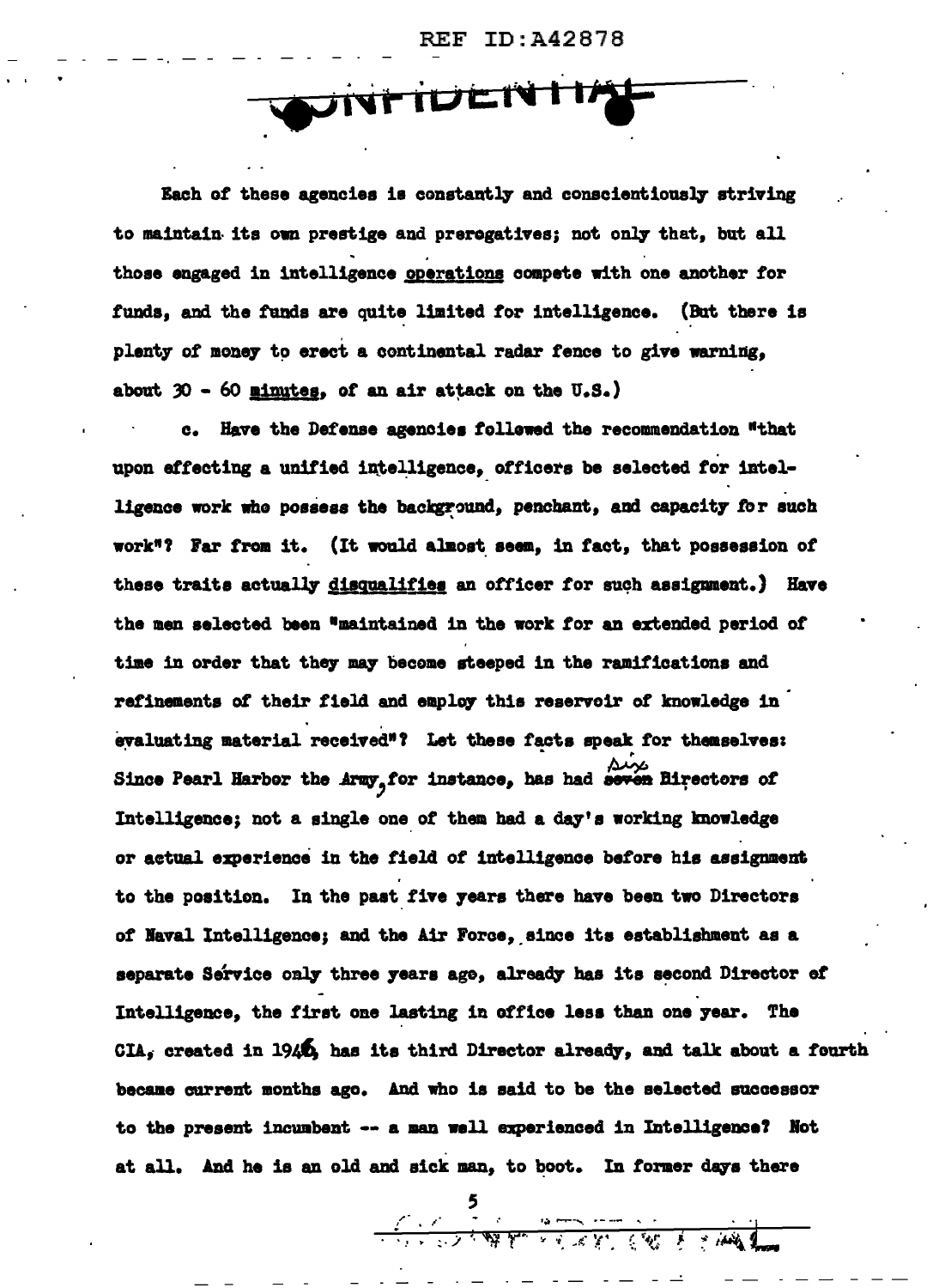$REE$ <sub>-ID</sub>:  $A42878$ 

## **ONFIDENTPAL**

might have been some excuse for selecting as Directors of Intelligence officers from some arm such as Infantry, Cavalry, etc., but since Intelligence has come to be so complex technically and so vital strategically. it would seem that experience in the field should be a sine qua non for the selection of a director of intelligence. Would one expect the Signal Corps of the Army. or the Navy Communication Service, or Air Force Communications to be operated satisfactorily if the men selected to be the heads of those organizations knew nothing about communications before their selection?

A///*IA/<i>ihateaty*<br>d. Is there <u>any</u> mechanism <u>today</u> whereby the data produced by technical operations in the whole field of intelligence are correctly evaluated. properly disseminated. and quickly acted upon by a centralized authority? CIA? The Korean debacle speaks for itself in this regard. Two years after the Pearl Harber investigation had been completed and none of the Committee's recommendations had been adopted, a plan was submitted for the establishment of at least a central evaluation and dissemination organigm for communications intelligence produced within the Armed Services. The plan was discussed at length, but nothing happened -- it was"Ad hoc-ed" to death, by the agencies concerned. Had it been adopted, it might at least have given some warning as to Korea. It, at least, would have been the only agency that could have done so.

In the various fields of intelligence is there any body which has  $\bullet$ . the final authority and is competent technically to establish valid priorities in the collection and processing of Intelligence? Obviously, the answer is in the negative, for there was a plethora of sources for such intelligence which, if it had been preduced and correctly evaluated would, in all prebability, have indicated quite clearly what was brewing in Korea. An action on such a large scale as is now obvious could hardly have been launched without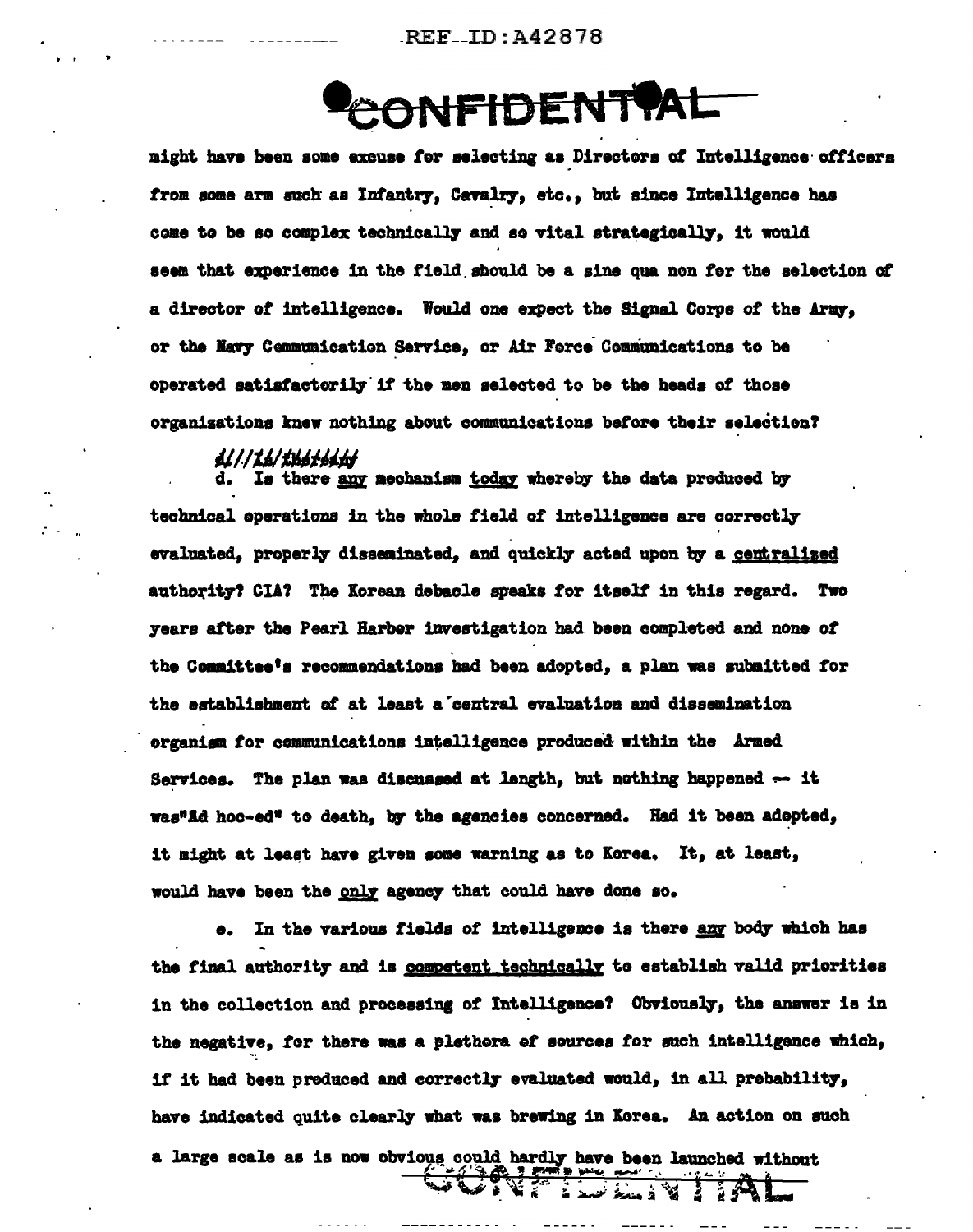

long and extensive preparation.

4. When will it become evident to the Commander-in-Chief that we need a thorough housecleaning in the whole field of U.S. Intelligence and perhaps a Czar in that field to over-ride inter-service and inter-agency rivalries, bickerings, and competion for funds, preogatives and prestige? Or is it too late already?

 $\overline{\mathbf{7}}$ 

 $3.77.$ 

کے بجٹ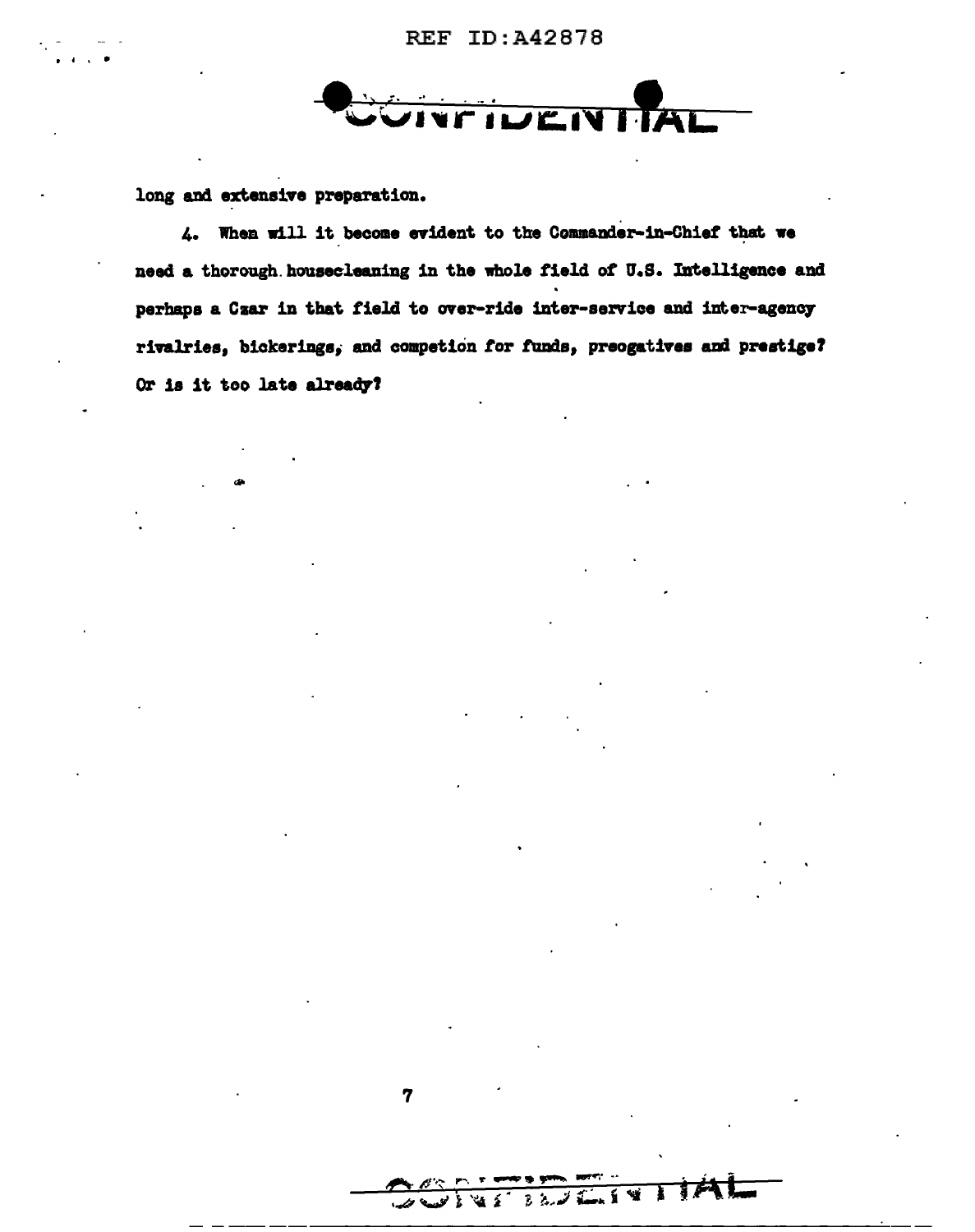ID:A42878  $\mathbf{REF}$ 

CONFIDENTAL

5a. One of the most important segments in the whole field of intelligence is that occupied by communications intelligence. There is reason to believe that a complete consolidation of facilities and integration of operations in that portion of the intelligence field could work, and work successfully, if the entire problem were handled, realistically, at the highest governmental level. The following are absolute prerequisites to such success:

(1) The designation of an energetic, forceful, and intelligent man who has had actual experience in the fields of intelligence and who would be given full command of all communications intelligence activities. **REACTIVE** 

(2) His rank and authority over the individual Service intelligence chiefs should be clear and unquestionable. The delegation, to such a commander, of almost dictorial powers over all communication intelligence activities should be subject only to the authority of the President.

(3) He should be maintained in office continuously, subject only to the successful performance of his mission.

 $(A)$  He should be given full responsibility for the collection of raw material, its processing into readable form, and the evaluation, and dissemination of the final product.

Action on such a proposal as the foregoing would necessarily involve the disclesure of more information than has ever before been made public. However, it would seem that public admission of the fact that communications intelligence can be and often is a primary potential weapon would be a small price to pay for having an effective organization which, when established, could take care of itself as regards publicity, especially in view of the existence of Public Law 513.

VIVI ikk knob a il